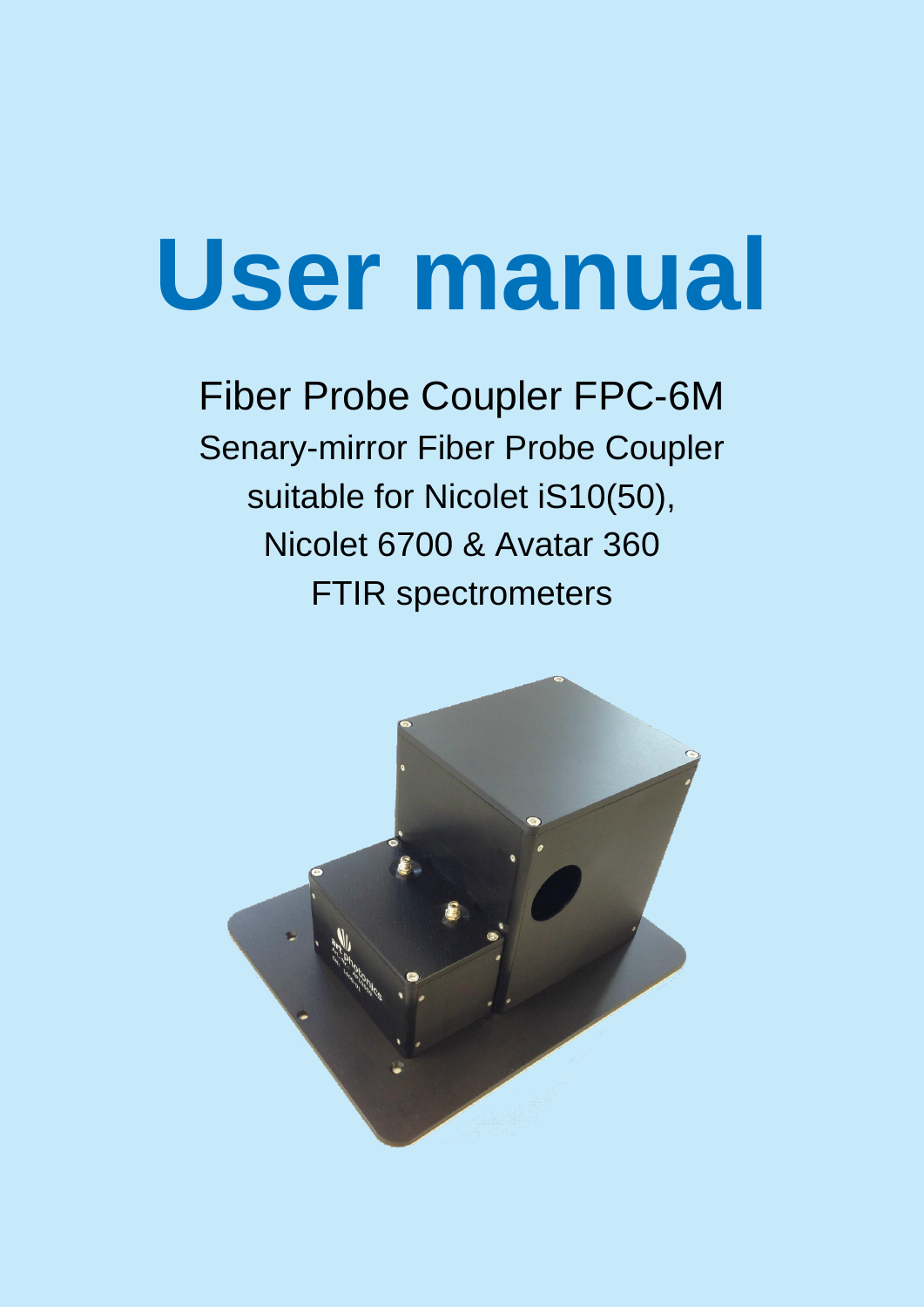### art photonics GmbH Rudower Chaussee 46 12489 Berlin, Germany

direct: +49(0)30-677-988-70 fax: +49(0)30-677-988-799 e-mail: [info@artphotonics.de](mailto:info@artphotonics.de) info: [www.artphotonics.com](http://www.artphotonics.com/)

| <b>Document Version:</b> | v1.0                                                                                                                           |
|--------------------------|--------------------------------------------------------------------------------------------------------------------------------|
| Author:                  | <b>Iskander Usenov</b>                                                                                                         |
| Editor:                  |                                                                                                                                |
| Date:                    | 2014-11-10                                                                                                                     |
| Product                  | <b>Fiber Probe Coupler FPC-6M</b>                                                                                              |
| ID:                      | AP10659, AP10307, AP10808                                                                                                      |
| Rev. No.:                | v1.0 / 2014-11-10                                                                                                              |
| <b>Type</b>              | Fiber Probe Coupler for FTIR-<br>spectrometers Nicolet iS10(50),<br>Nicolet 6700 & Avatar 360 from<br><b>Thermo Scientific</b> |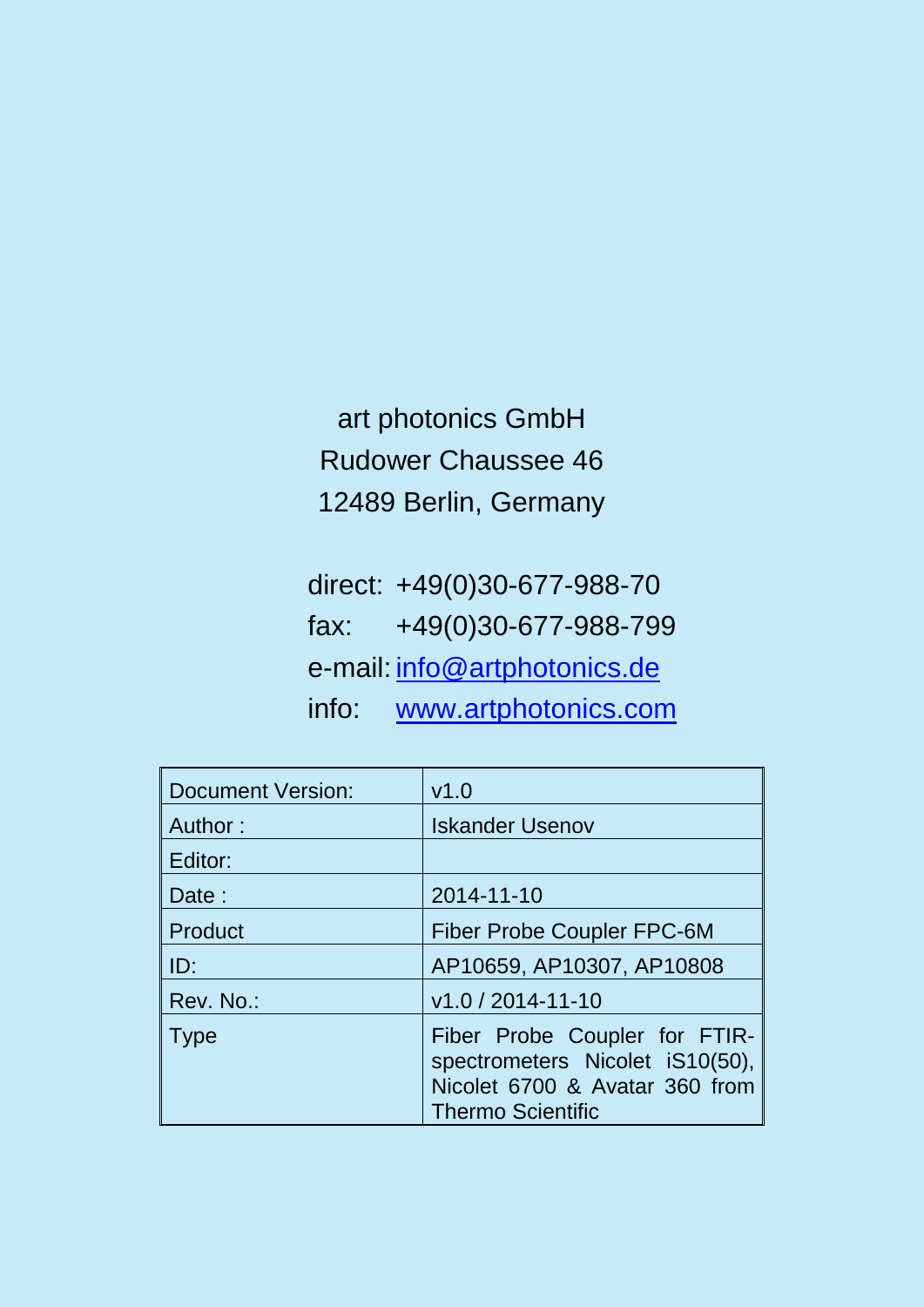# **Table of contents 2**

### **Table of contents**

<span id="page-2-0"></span>

| $\overline{1}$ |        |                                                              |  |
|----------------|--------|--------------------------------------------------------------|--|
|                | 1.1    |                                                              |  |
|                | 1.2    |                                                              |  |
|                | 1.3    |                                                              |  |
|                | 1.4    |                                                              |  |
|                | 1.5    |                                                              |  |
|                | 1.6    |                                                              |  |
| $\mathbf{  }$  |        |                                                              |  |
|                | II.1   |                                                              |  |
|                | II.2   |                                                              |  |
|                | II.2.1 |                                                              |  |
| III            |        |                                                              |  |
| IV             |        |                                                              |  |
|                | IV.1   |                                                              |  |
|                | IV.2   |                                                              |  |
|                | IV.3   |                                                              |  |
|                | IV.4   |                                                              |  |
| V              |        |                                                              |  |
|                | V.1    |                                                              |  |
|                | V.2    |                                                              |  |
|                | V.3    |                                                              |  |
| VI             |        |                                                              |  |
| VII            |        |                                                              |  |
|                | VII.1  | New safety regulations for servicing laboratory equipment 15 |  |
|                | VII.2  |                                                              |  |
|                | VII.3  |                                                              |  |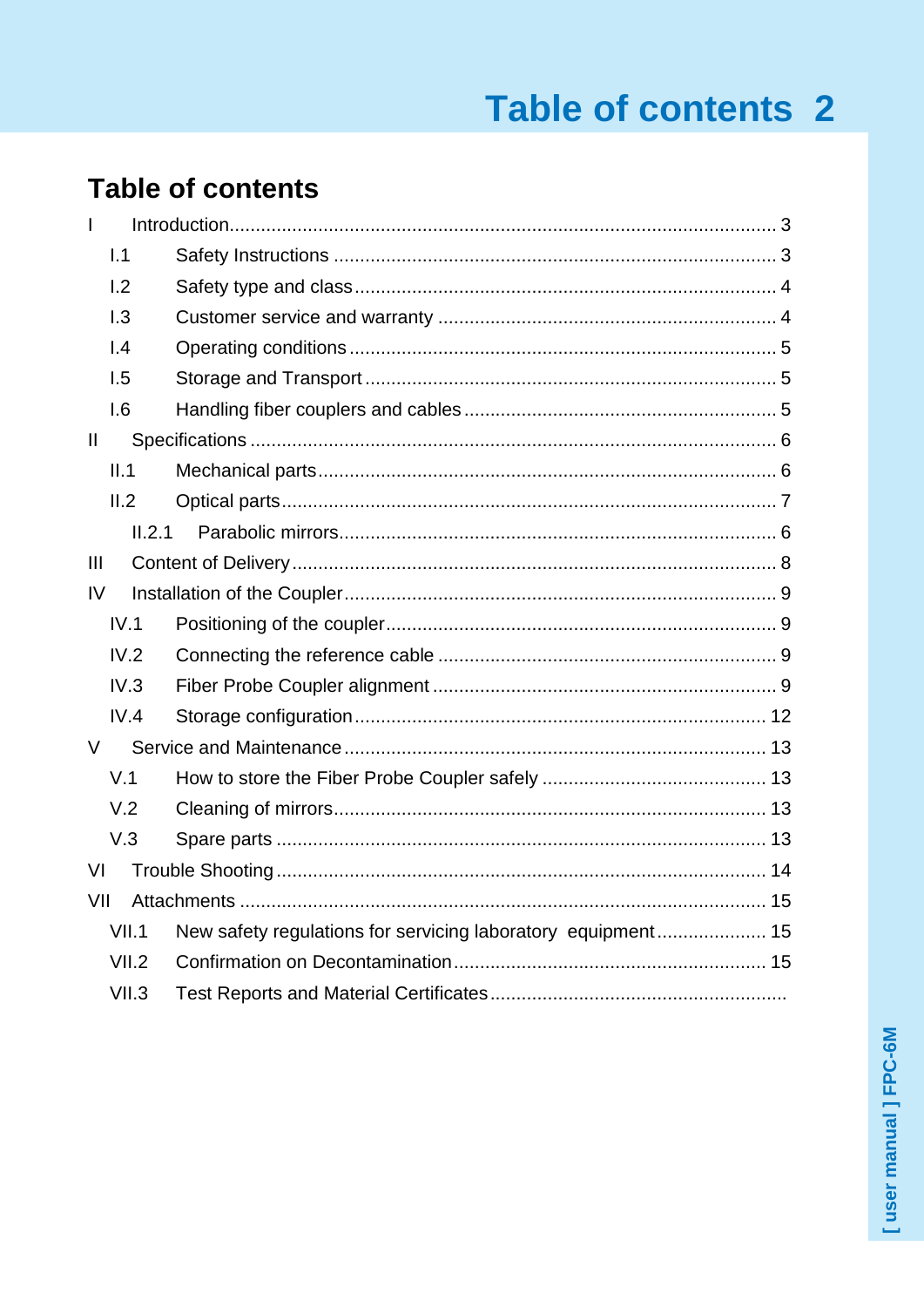# **3 Introduction**

# **I Introduction**

The Fiber Probe Coupler FPC-6M is a product of **art photonics** GmbH.

It is intended to attach any fiber cable or fiber probe terminated with SMA905 connectors to the spectrometer Nicolet iS10(50), Nicolet 6700 & Avatar 360 from Thermo Scientific.

### <span id="page-3-0"></span>**I.1 Safety Instructions**

These units are not designed for use in hazardous areas.

The units supplied should not be repaired by anyone other than **art photonics** engineers or technicians authorized by **art photonics**.

In case of operation trouble, please address to our Customer service department using the form for Confirmation on Decontamination [abbr.: Attachments].

art photonics GmbH, Rudower Chaussee 46, 12489 Berlin, Germany

direct: +49(0)30-677-988-7 0

fax: +49(0)30-677-988-7 99

e-mail: [info@artphotonics.de](mailto:info@artphotonics.de)

info: [www.artphotonics.com](http://www.artphotonics.com/)



#### **Conditions for operation!**

To operate the fiber probe coupler with a spectrometry system, all specified conditions have to meet the requirements. Otherwise trouble or defects may occur.



#### **Sensitive optical elements!**

Please note the advice given below concerning the handling of sensitive optical elements.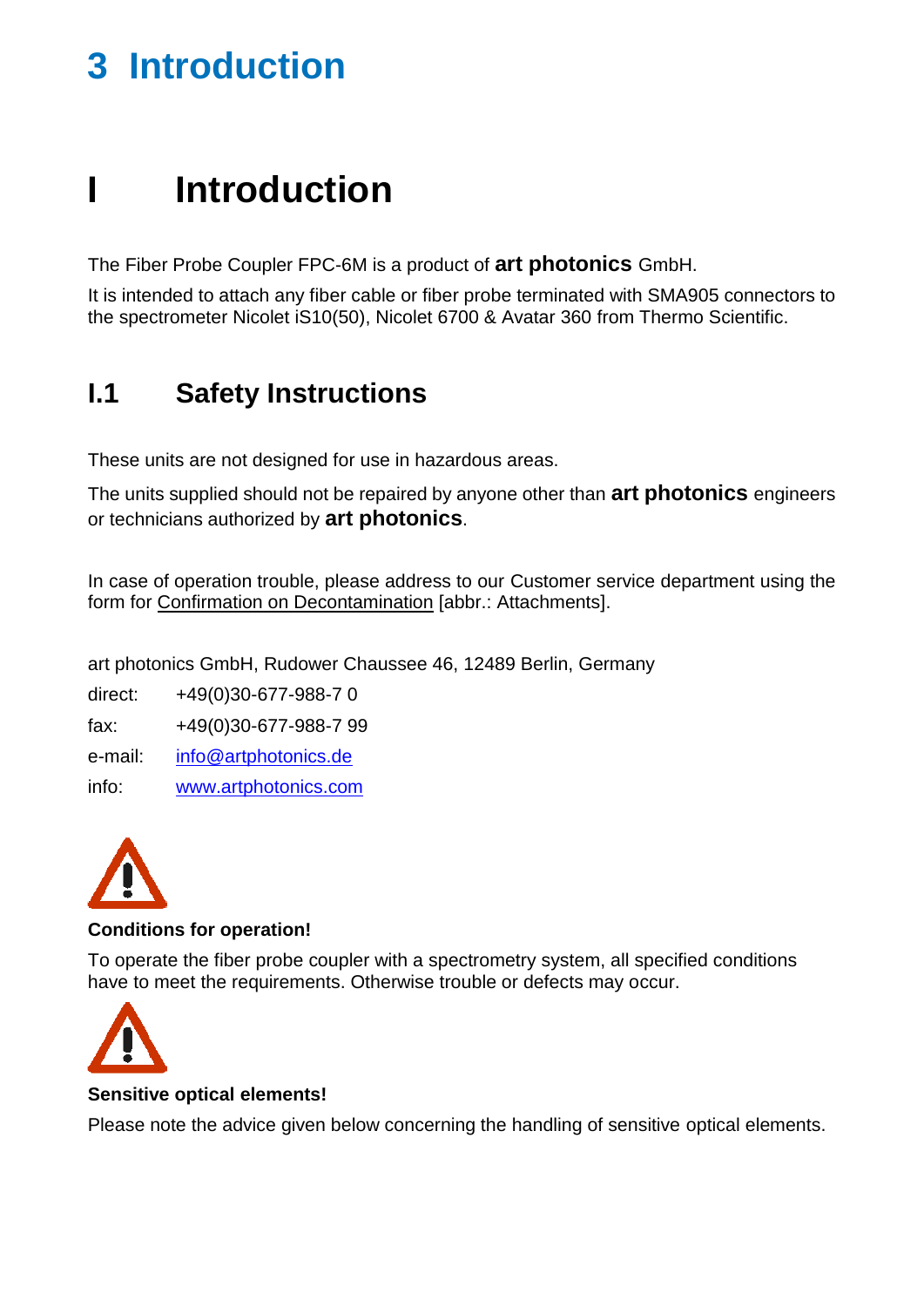

#### **Spare parts!**

Only use original spare parts. If it is necessary to change parts not listed in the following chapters, please refer to art photonics customer service. Do not repair or change parts which are not explicitly mentioned in this manual.



#### **Components designed to fit together!**

Always use the spectrometer units which have been assembled for you at the original installation. Only use original spare parts. If it is necessary to change parts not listed in the following chapters, please refer to art photonics customer service. Do not repair or change parts which are not explicitly mentioned in this manual. Always contact art photonics Customer Services if you are considering an exchange.

#### **Record the operating parameters of your spectrometer setup**

The operating parameters of the system should be checked, defined and recorded each time a change is made to the measurement system (e.g. change of parabolic mirrors, precision sliders etc.). This can either be done by carrying out the measurements described in the following chapters or individually defined standard measurements.

### <span id="page-4-0"></span>**I.2 Safety type and class**

The modular spectrometer systems or accessories were constructed and tested according our test procedures and left our factory in perfect technical condition according to related safety regulations. If this condition is to be maintained and in order to guarantee safe operation, you must comply with all advice and warning notes in this manual.

#### <span id="page-4-1"></span>**I.3 Customer service and warranty**

With the exception of o-rings and protective caps changes as well as the maintenance and service tasks mentioned in the following chapters, it is not allowed to service or repair components or accessories. In case of self-service the guarantee by art photonics will be no longer valid.

Only the manufacturer and persons authorized by the manufacturer are permitted to carry out repairs.

Please contact Customer Services in case of problems with your system or individual components.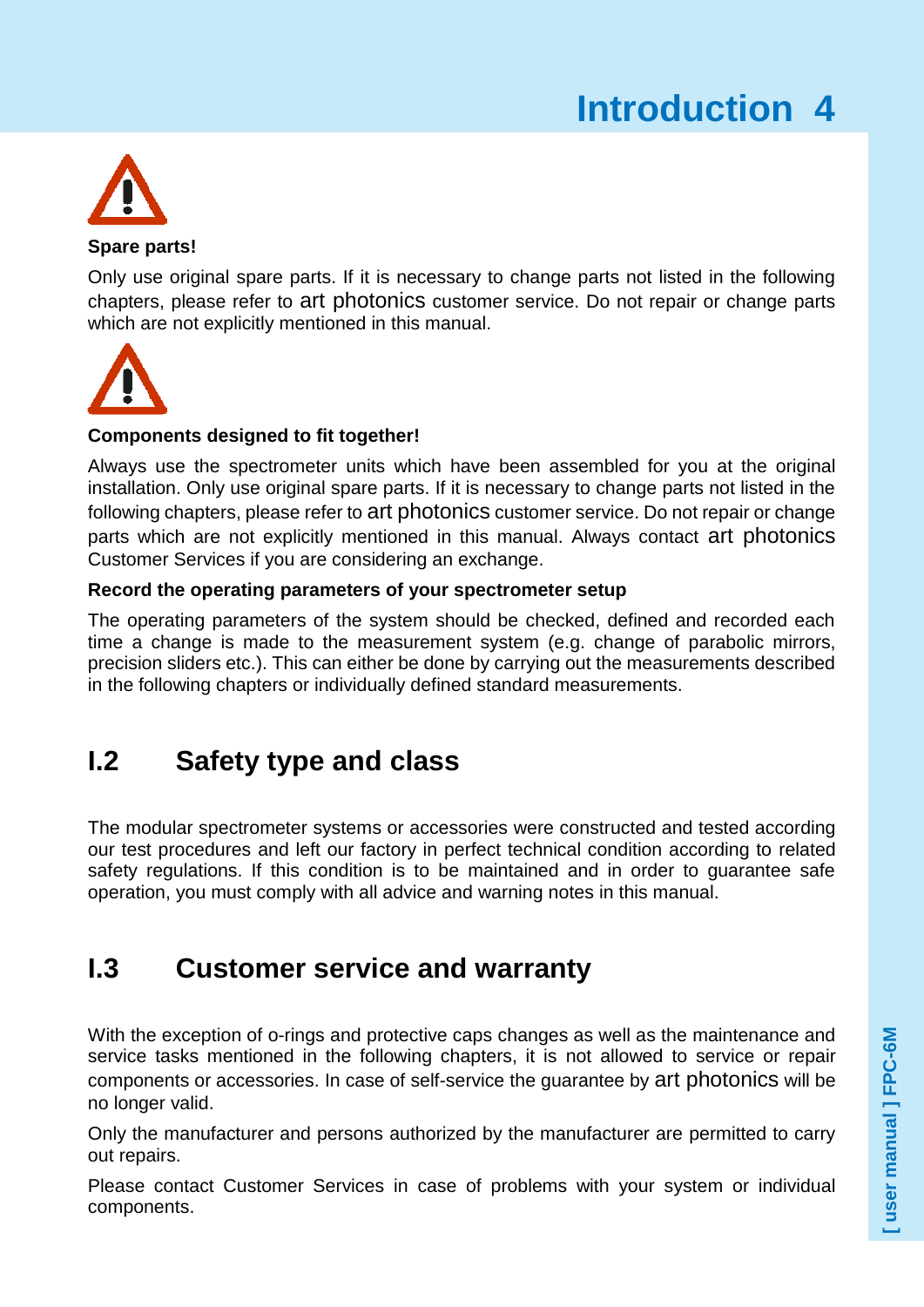# **5 Introduction**

#### <span id="page-5-0"></span>**I.4 Operating conditions**

Install your device with Fiber Probe Coupler in easily accessible place.

Avoid contact of inside of the coupler with water or chemicals.

Protect optic elements against dirt.

Environmental temperature for the coupler (not for coupled equipment):  $+ 0^{\circ}C$  to  $+50^{\circ}C$ Working temperature for the coupler (not for coupled equipment):  $0^{\circ}$ C to +50 $^{\circ}$ C

**Do not use this Fiber Probe Coupler in hazardous areas**.

### <span id="page-5-1"></span>**I.5 Storage and Transport**

Before starting the accessory the specified temperature range has to be reached. Therefore allow the accessory to acclimatize for at least 0.5 hours to its new environment. Store the coupler in dry places only. No further safety measures are required. Although the components are robust, jolts and rough handling should be avoided.

### <span id="page-5-2"></span>**I.6 Handling fiber probe couplers and cables**



Handle all mirrors with care.

 Do not touch optical surface of all mirrors with fingers/napkin/any tool! The surface can be easily scratched resulting in reflection (transmission through the coupler) drop.

- Do not unscrew the screws! Especially at the bottom of the coupler. Except on *Lid 1* and *Lid 2* for alingment (see Specifications and Installation).
- Do not rinse fiber coupler. Do not immerse fiber probe coupler into liquids. The fiber probe coupler is not sealed thus the penetration of water or chemicals inside the coupler will result in it's damage. Ask the manufacturer for the advice if fiber probe coupler need cleaning.



Handle fiber cable with care.

<span id="page-5-3"></span> For optical reference cable in use: avoid tension, torsion and bending for radius less than 50mm. Hold the connector not cable protective tube when pulling it out of the adaptor. For handling with other optical cables and probes

refer to handling rules for them.

- Store fiber probe coupler which is not in use in its protective storage cartons.
- Prevent the drop of the coupler.
- Be careful inserting the fiber cable into the coupler.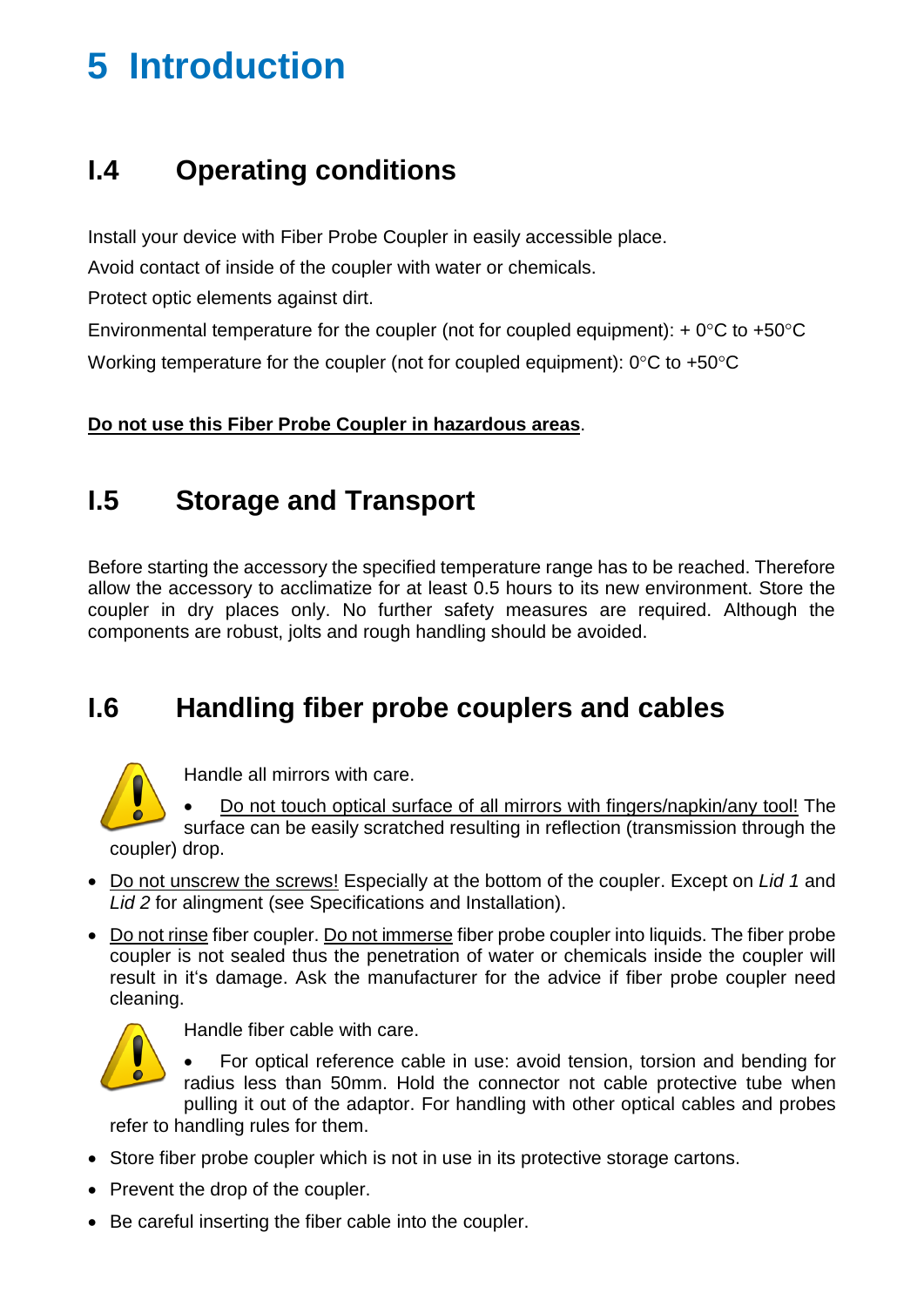# **II Specifications**

Fiber Probe Coupler FPC-6M is intended to attach any fiber cable or fiber probe terminated with SMA905 connectors to FTIR-spectrometers: Nicolet iS10(50), Nicolet 6700 & Avatar 360.

### <span id="page-6-0"></span>**II.1 Mechanical parts**

| Total length:  | 198 mm without base plate, 255 mm with base plate |
|----------------|---------------------------------------------------|
| Total height:  | 145 mm without base plate, 150 mm with base plate |
| Total width:   | 110 mm without base plate, 209 mm with base plate |
| Axis-to-axis:  | 48 mm (between fiber connectors)                  |
| Connectors:    | <b>SMA905</b>                                     |
| Case material: | Aluminium alloy (black anodized)                  |
| Weight:        | $2.5$ kg                                          |

### <span id="page-6-1"></span>**II.2 Optical parts**

#### <span id="page-6-2"></span>**II.2.1 Ellipsoidal metallic coating mirrors**

Diameter: Ø 42 mm Focus: 25 x 160 mm Coating: Gold

#### **II.2.2 Plano metallic coating mirrors**

Diameter: Ø 25.4 mm Coating: Gold

#### **II.2.3 Right angle metallic coating prism mirrors**

Leg dimension: 20 mm Coating: Gold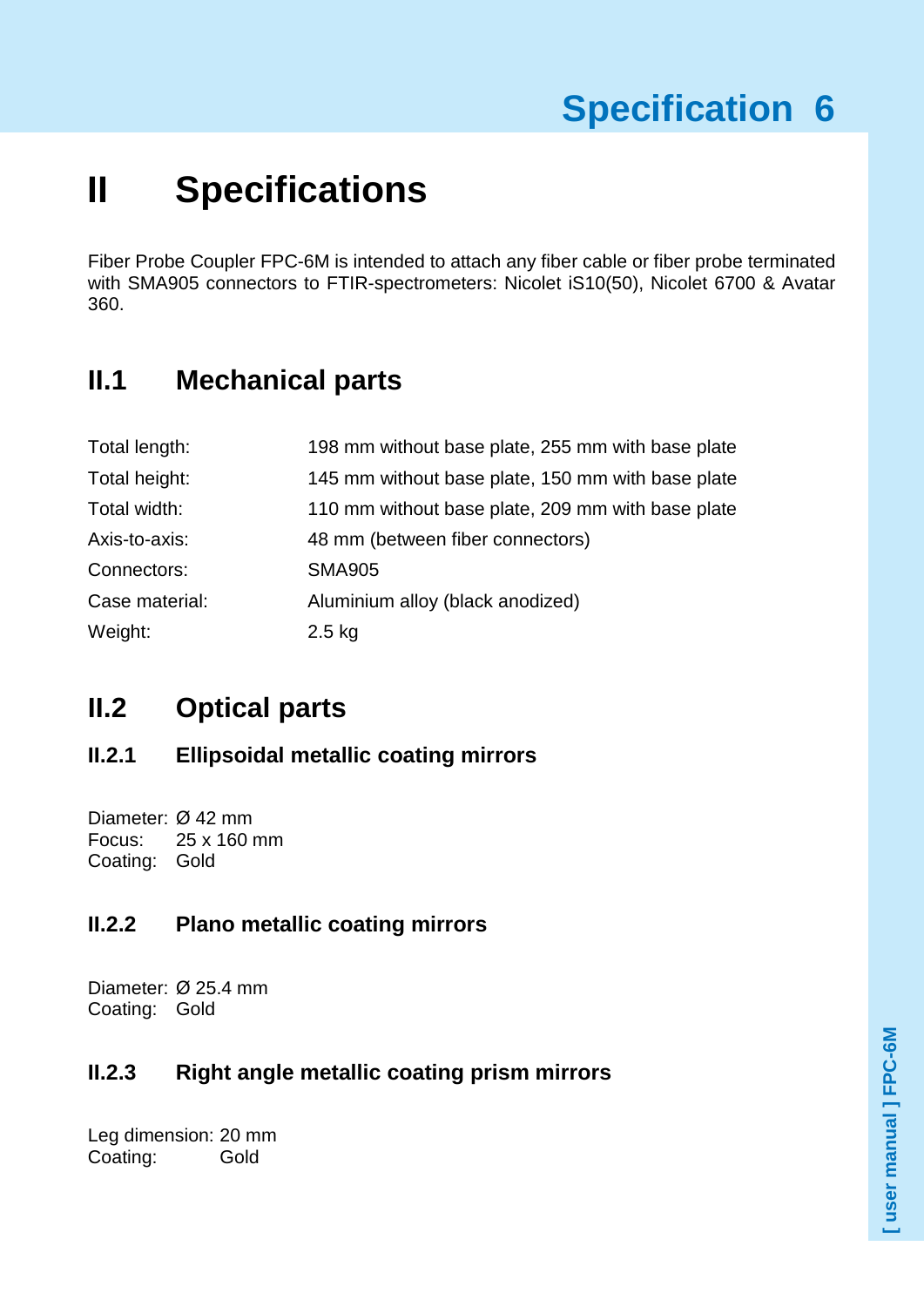# **7 Specification**

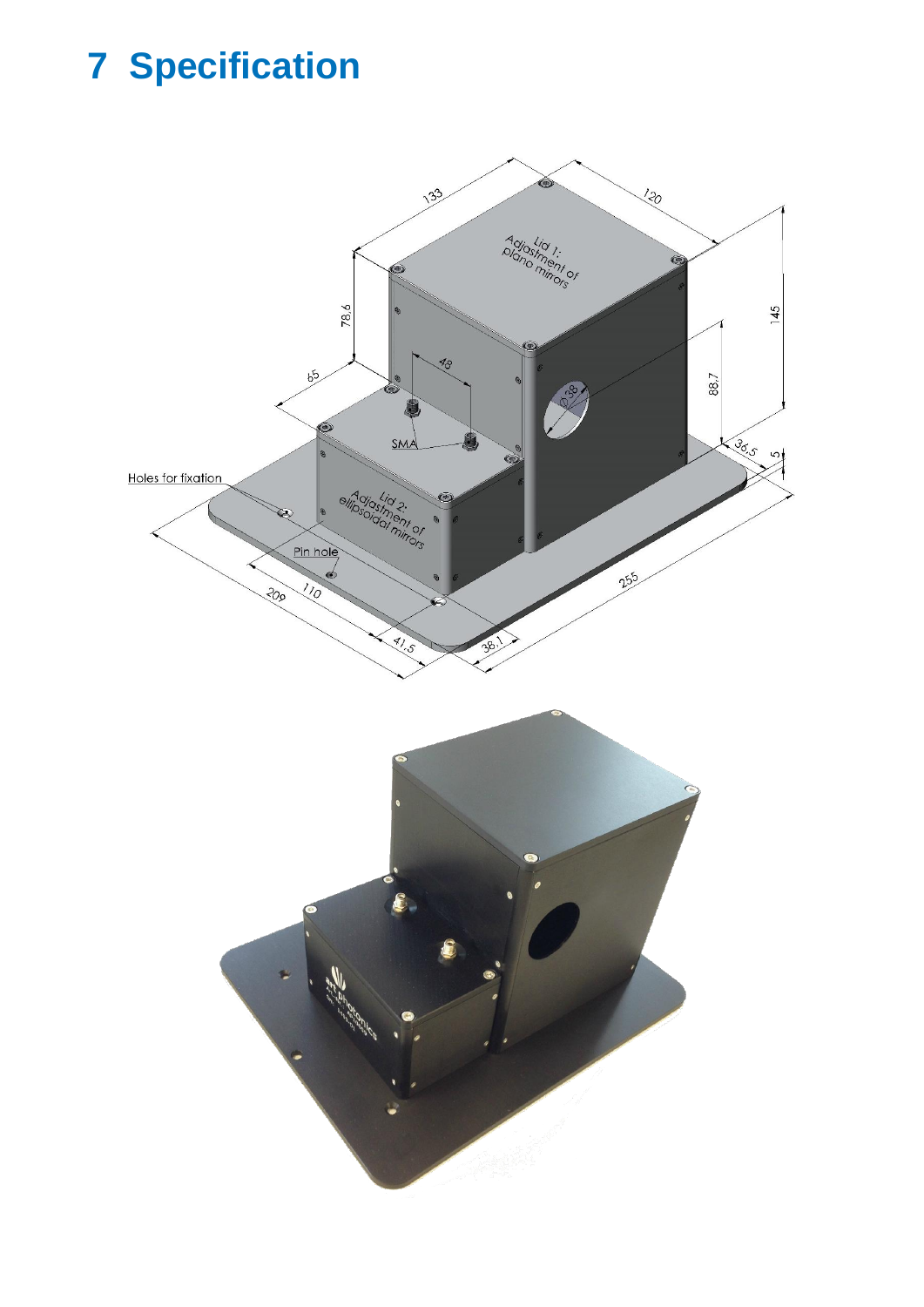# <span id="page-8-0"></span>**III Content of Delivery**

The Fiber Probe Coupler FPC-6M package should include the following items:

- 1 x Fiber Probe Coupler (1)
- 1 x Reference fiber cable: CIR-cable or PIR-cable (2)

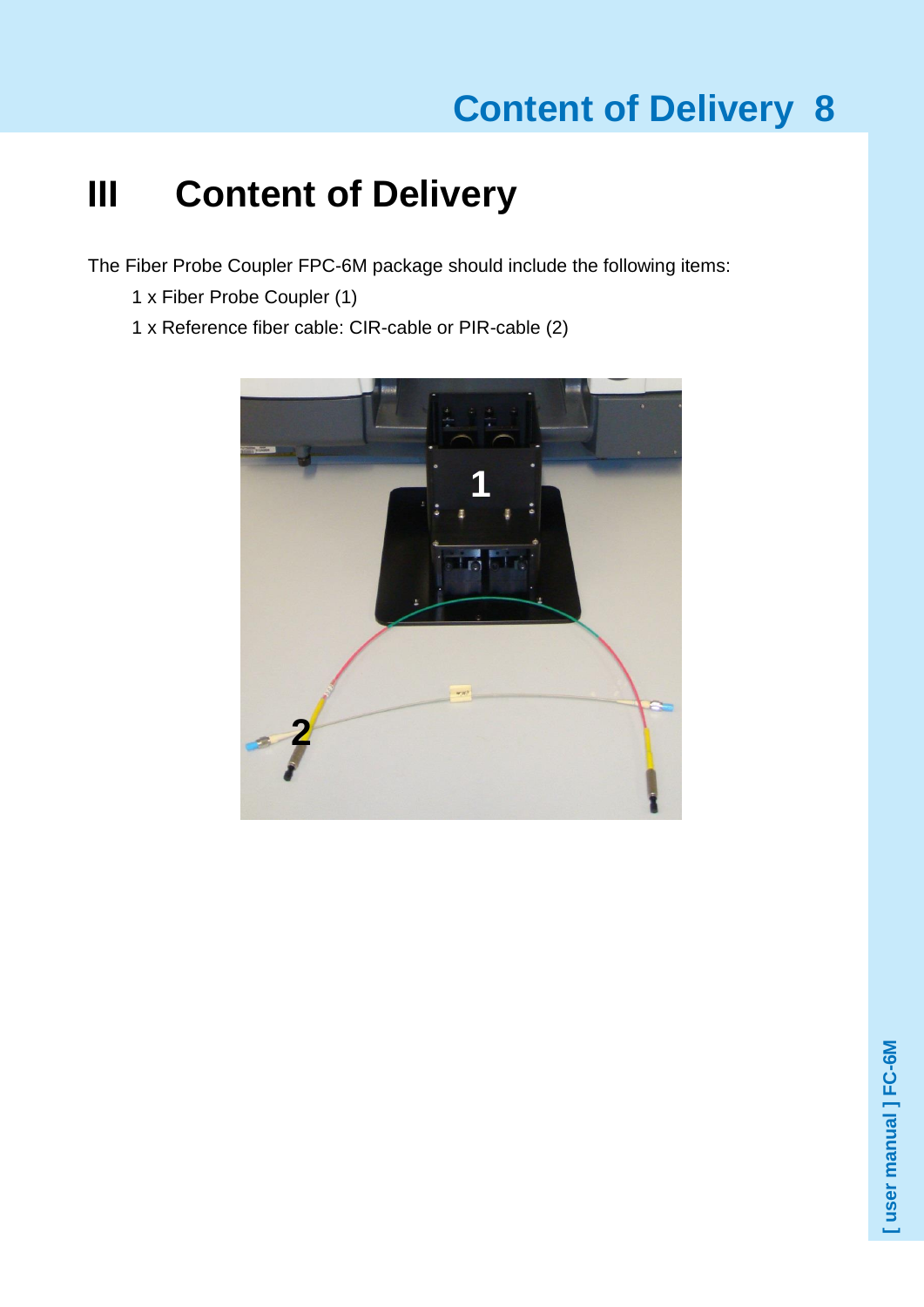# <span id="page-9-0"></span>**IV Installation of the Coupler**

The pictures below explain step by step how to insert and adjust the coupler to Nicolet 6700 FTIR-spectrometer (the same procedure for other spectrometers). Some important issues are mentioned as well. The following picture shows which parts are needed to install the fiber probe coupler.



- 1. Spectrometer Nicolet iS10(50), Nicolet 6700 or Avatar 360.
- 2. Reference cables PIR 400/500 or CIR 250/300
- 3. art photonics coupler FPC-6M.

**Do not disassemble the coupler! For alignment you can open only** *lids 1 and 2* **(see specification).**

**Do not touch the mirrors by hand! It could result in poor coupling efficiency.**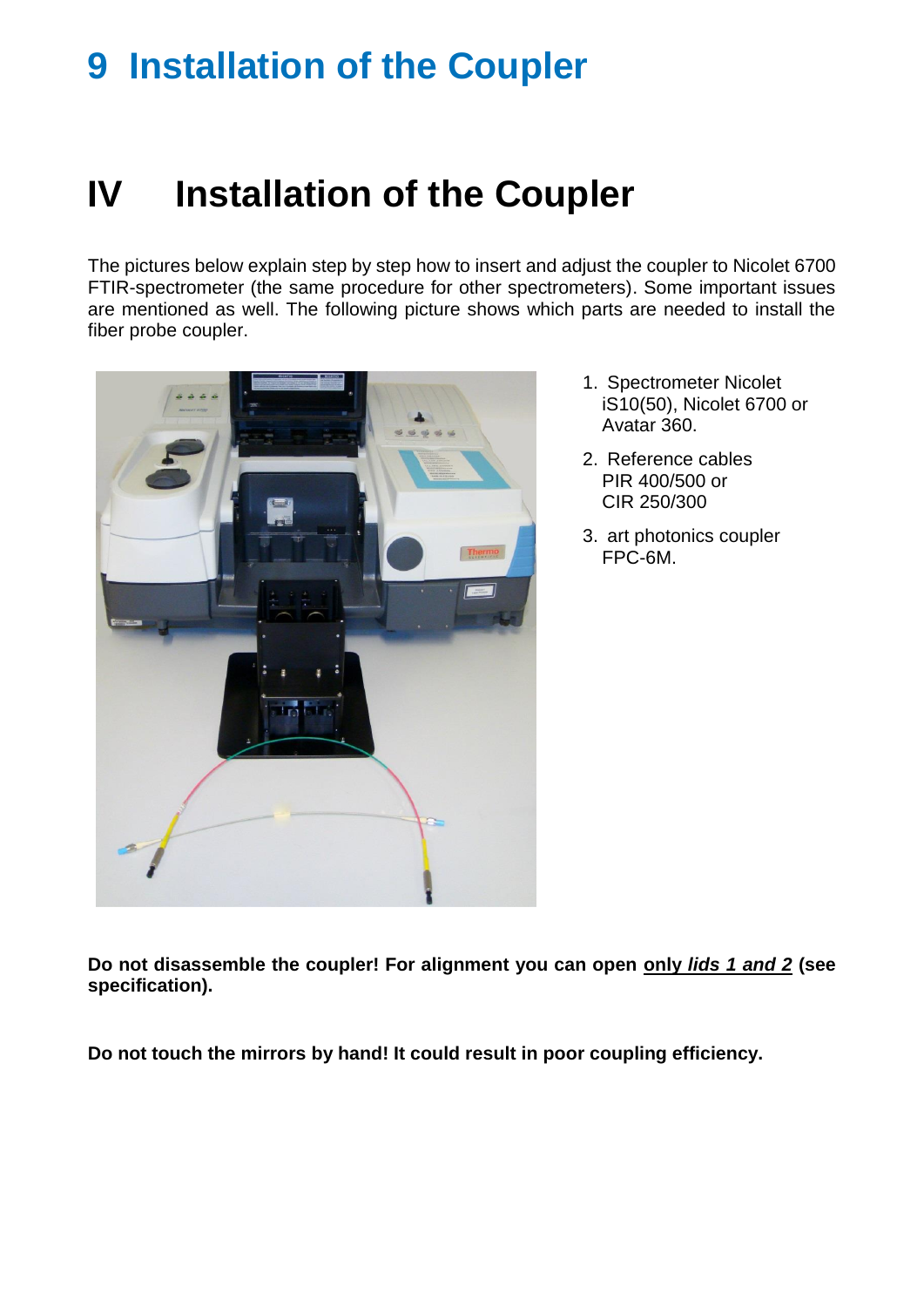### **IV.1 Opening the lids**

To have access to alignment screws open top (*Lid 1*) and front (*Lid 2*) lids of the coupler.



### <span id="page-10-0"></span>**IV.2 Positioning of the coupler**

Insert the coupler into sample compartment of the spectrometer. It should not move or rock. Tighten the fixing screws.

### **IV.3 Connecting the reference cable**

The next step is to insert the reference cable connectors into SMA adaptors of the coupler.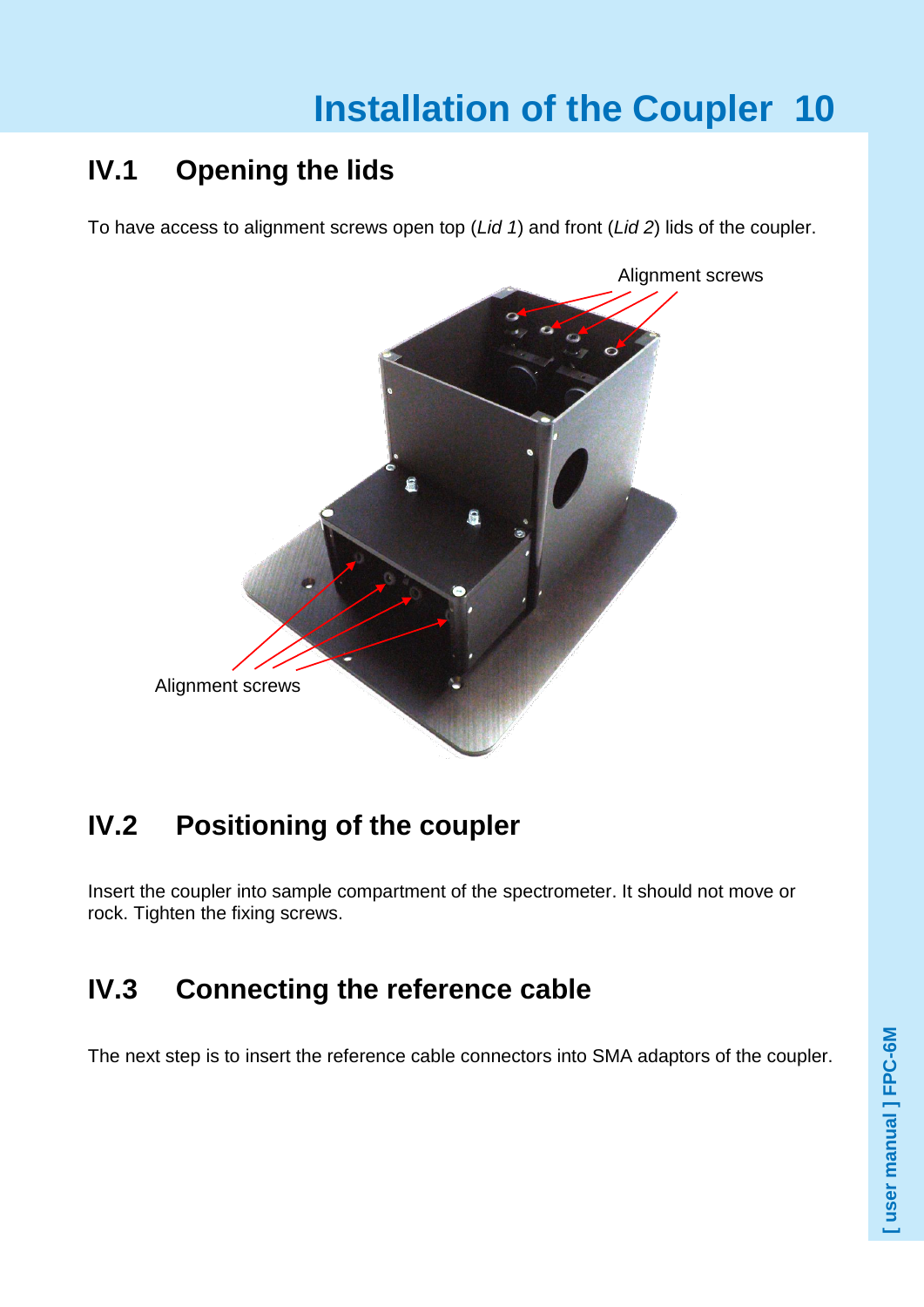

The preparation is ready for the alignment of fiber probe coupler to get highest signal possible.

### <span id="page-11-0"></span>**IV.4 Fiber Probe Coupler alignment**

At first switch the spectrometer and computer on. Start *'Omnic'* software and switch it on *Expt set*  $\rightarrow$  *Bench*  $\rightarrow$  *Single Beam.* Next Figure shows the alignment mode (Single Beam).



**The coupler is delivered with pre-aligned mirrors!** Minor additional adjustment is only needed. The alignment should start with 2 output mirrors using 4 black screws on the left side: 2 for plano mirror and 2 for ellipsoidal mirror. Afterwards align the screws on the right side to optimize position of mirrors at the light source. When the highest signal is reached close the lids (*Lid 1* and *Lid 2*).

The whole alignment must be done carefully. Don't align too fast because the response of detector is delayed.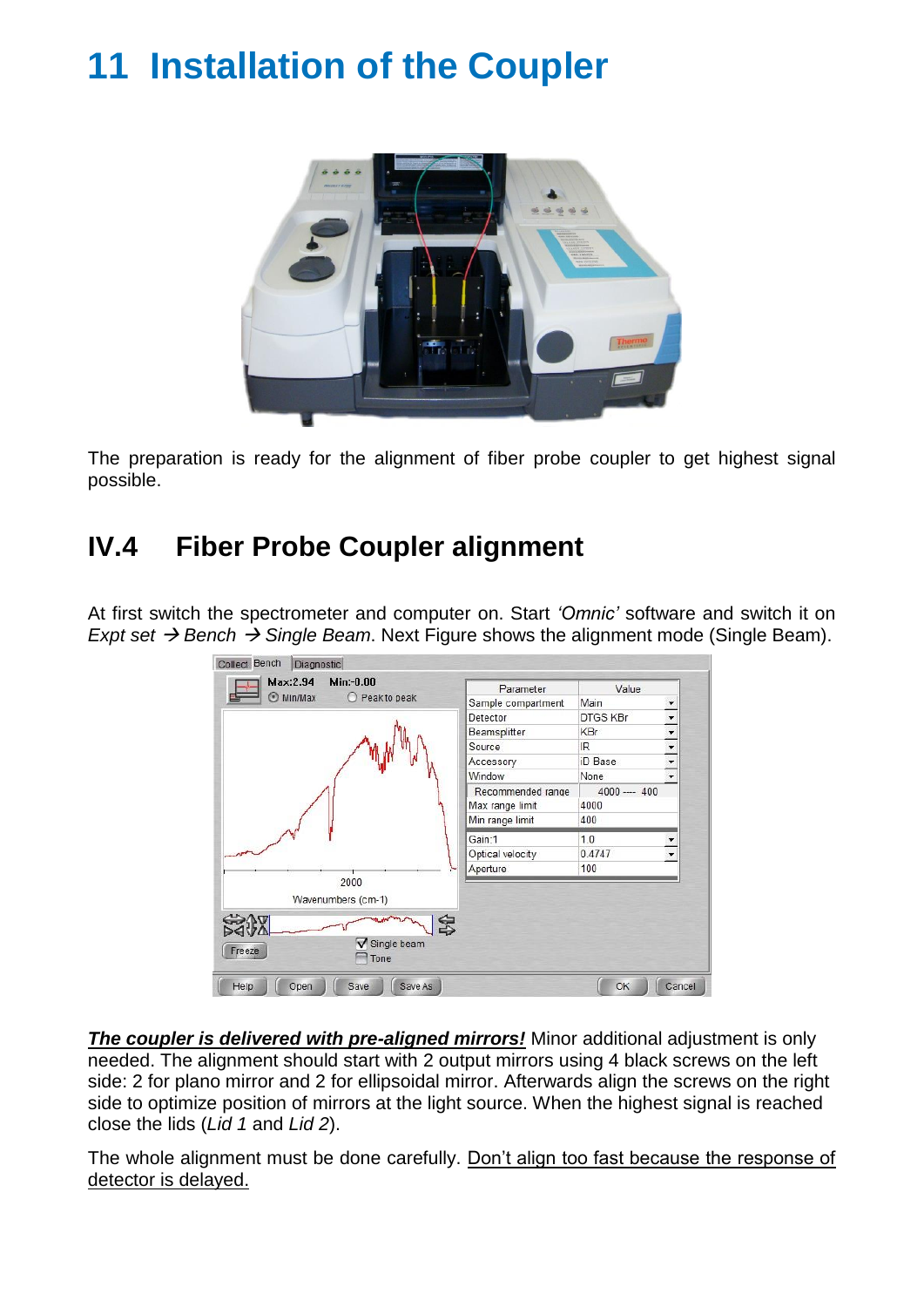Normally the adjustment can be done once then only slight correction is necessary for any other attachment of fiber cables and probes. However, make the correction of optimal mirrors positions for better signal and reproducible measurement results.

### <span id="page-12-0"></span>**IV.5 Storage configuration**

- Put the protective caps onto the SMA connectors.
- Put the protective caps onto the windows on both sides of the coupler.
- Store the reference cable with the Fiber Coupler.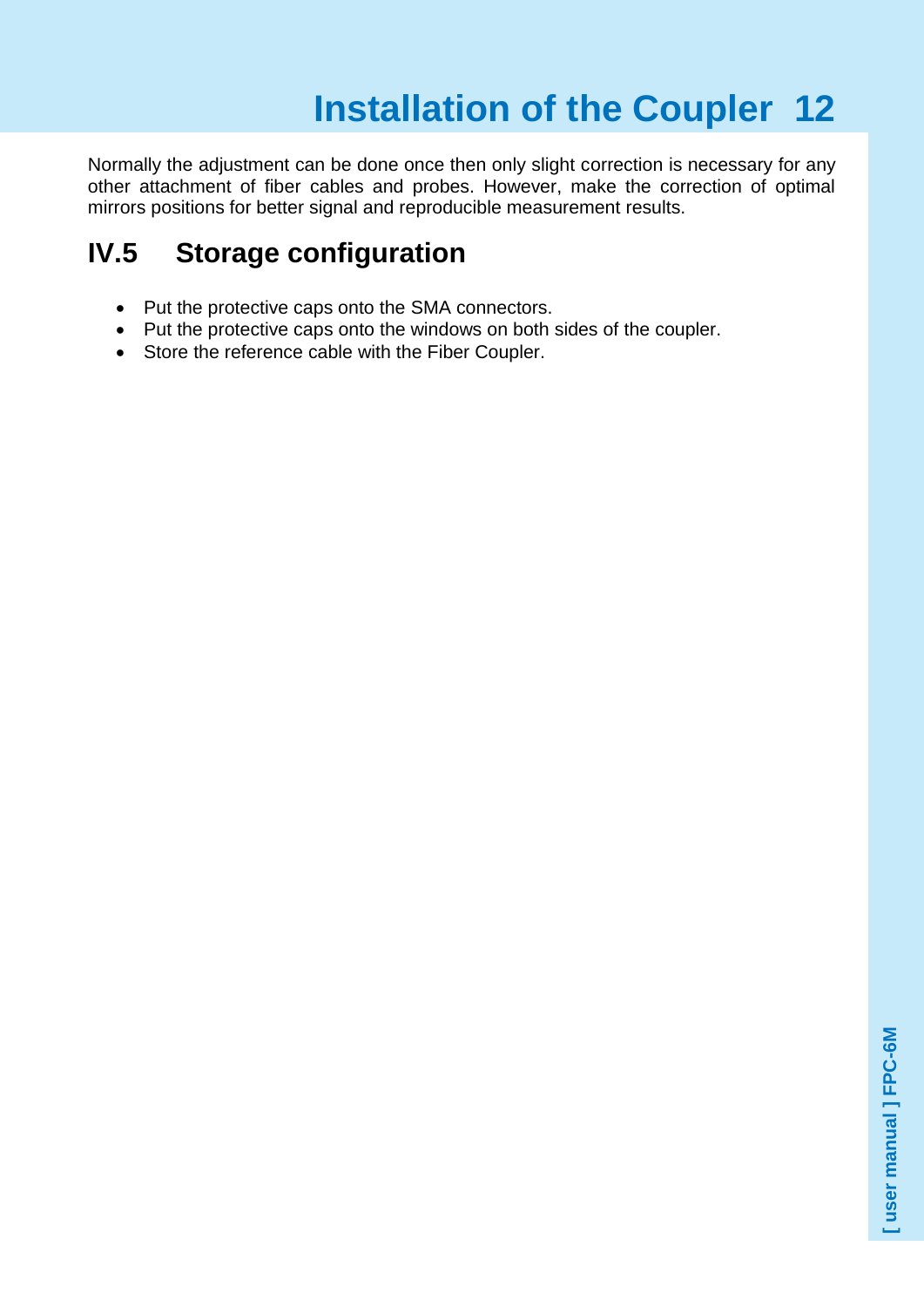# **13 Service and Maintenance**

## <span id="page-13-0"></span>**V Service and Maintenance**

### <span id="page-13-1"></span>**V.1 How to store the Fiber Probe Coupler safely**

If not in use then the Fiber Probe Coupler should be stored in a dry place. Protection against dust is recommended.

Store the reference cable with Fiber Probe Coupler.

### <span id="page-13-2"></span>**V.2 Cleaning of mirrors**

Clean the mirrors only with compressed air flow.

#### <span id="page-13-3"></span>**V.3 Spare parts**

Reference cable **AP 10156** or AP 10158 on request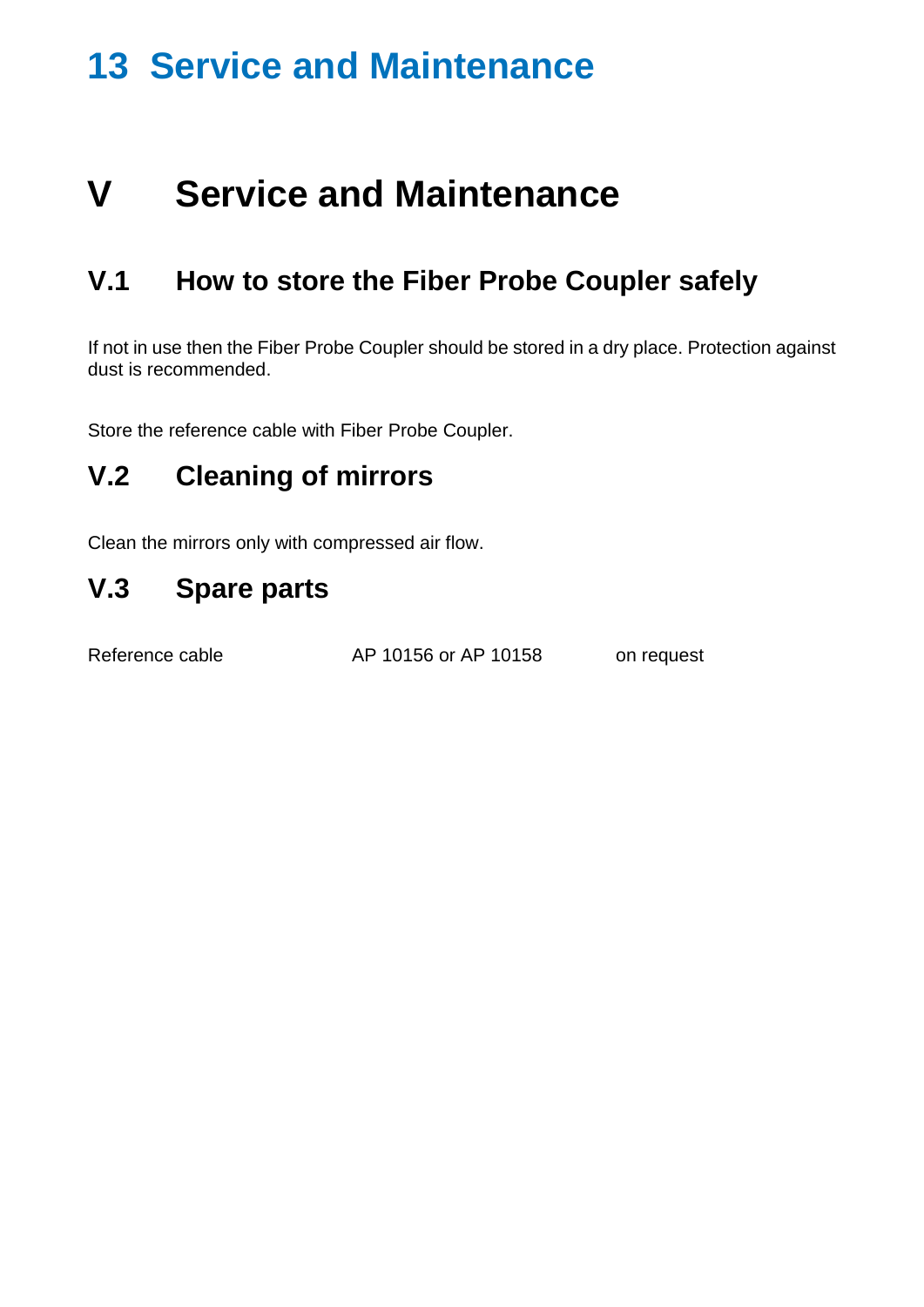# **Trouble Shooting 14**

# <span id="page-14-0"></span>**VI Trouble Shooting**

Too low signal

Check the system using reference cable with known signal Check fiber ends quality at both ends of the cable/probe

Check surfaces of all mirrors

Check if the connectors are in good condition.

No signal

Check position of the coupler in the spectrometer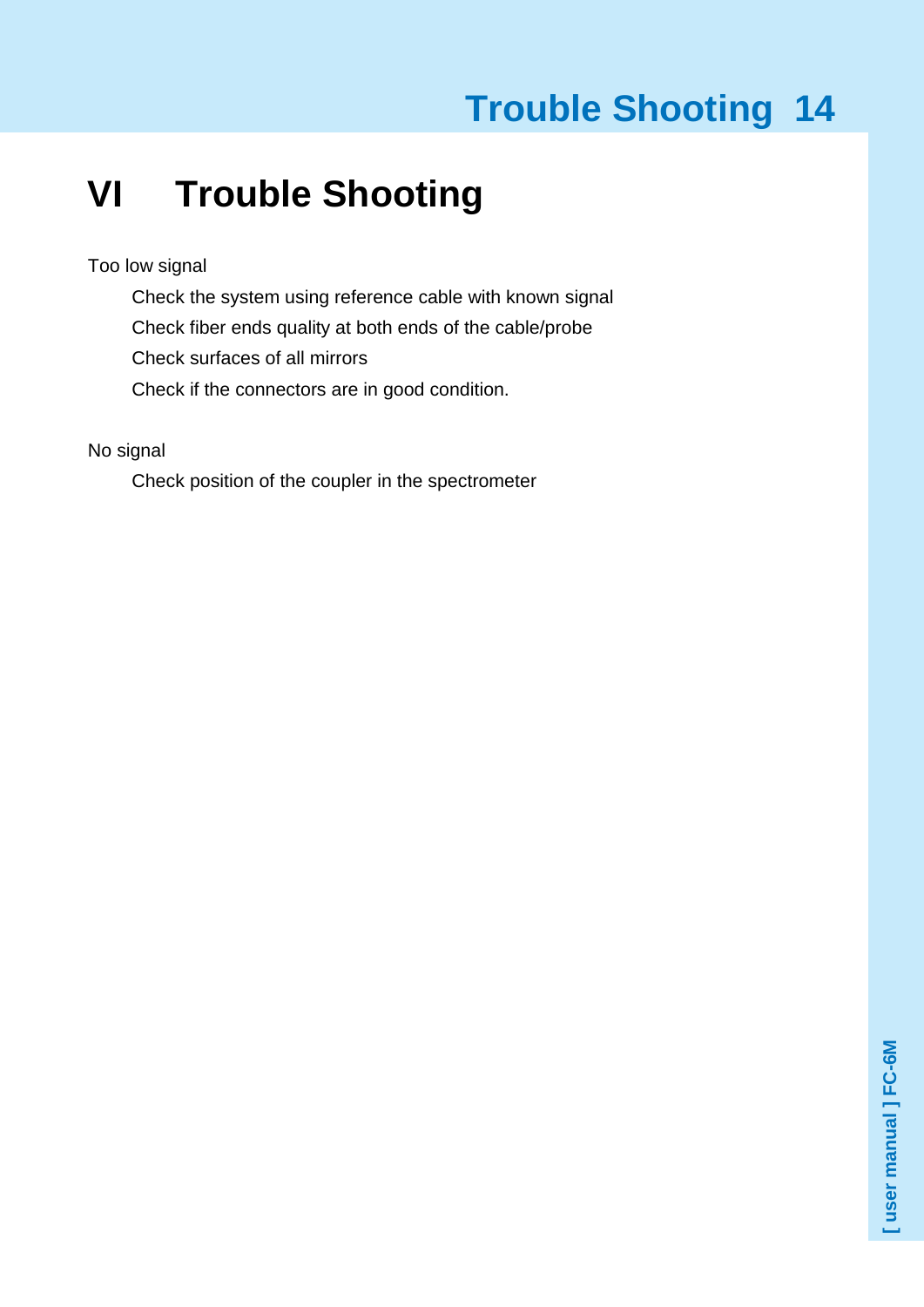# **15 Attachments**

# <span id="page-15-0"></span>**VII Attachments**

- <span id="page-15-1"></span>**VII.1 New safety regulations for servicing laboratory equipment**
- <span id="page-15-2"></span>**VII.2 Confirmation on Decontamination** Form sheet for return
- <span id="page-15-3"></span>**VII.3 Test Reports and Material Certificates**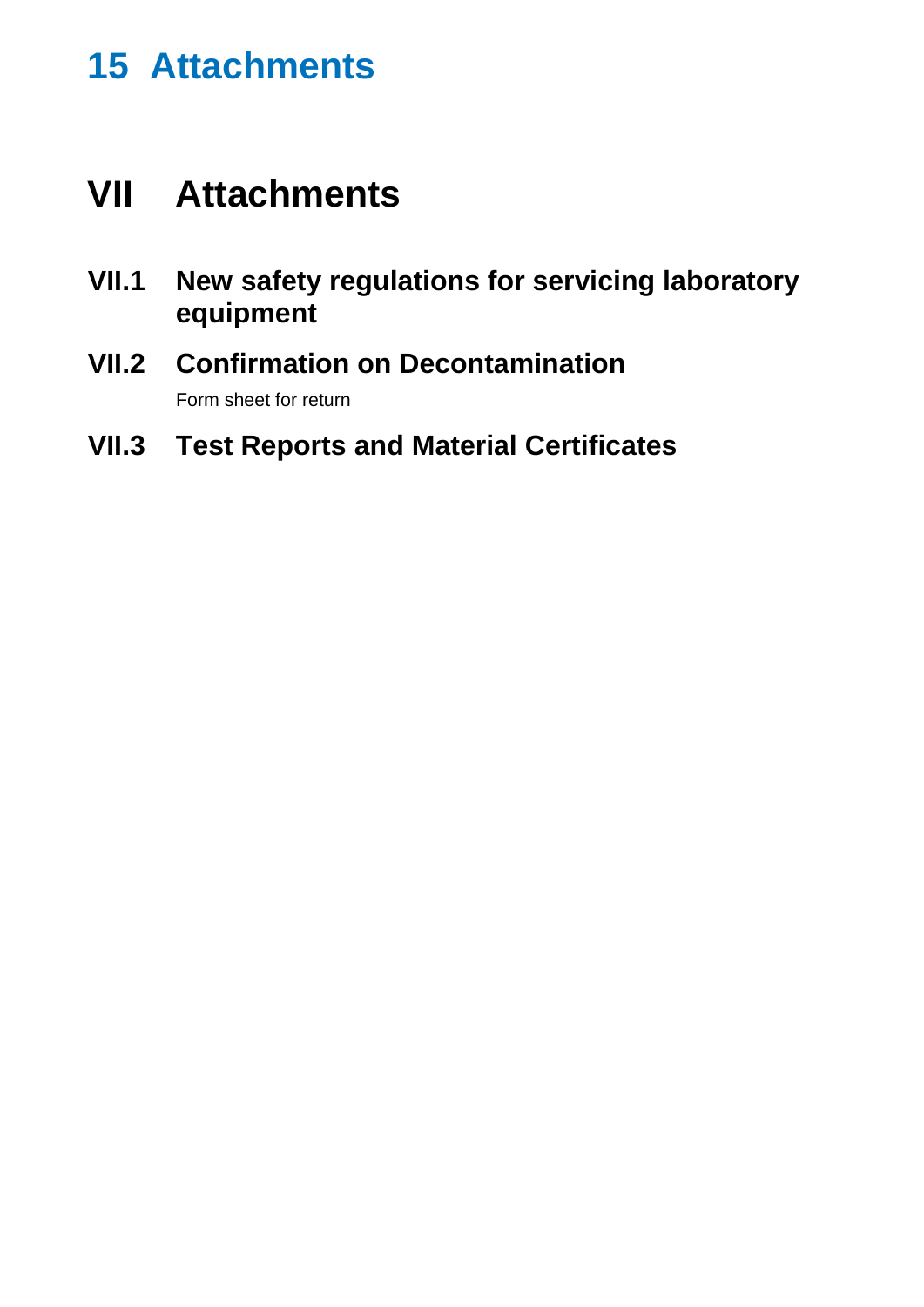#### **NEW SAFETY REGULATIONS FOR SERVICING LABORATORY EQUIPMENT**

#### Dear Customer,

For instruments used in analytical laboratories (e.g. bio-, chemical- or pharmaceutical environment) it cannot be ruled out that service personnel could be exposed to health risks by coming into contact with residues of hazardous substances, especially when the instrument or accessories have been used for making measurements using radioactive, infectious or toxic substances.

The current regulations and laws, as well as the extended guidelines and norms, stipulate that we, as a manufacturer of measuring systems, observe more stringent safety regulations in order to ensure the safety of our employees. These regulations and laws include:

- The chemicals ordinance for protection from hazardous substances
- The hazardous substances ordinance, technical rules for hazardous substances
- The radiological protection ordinance
- The accident prevention regulations biotechnology, safety tests concerning biological safety according to UVV, VBG 102
- The guidelines of the professional associations, working in contaminated areas

Moreover, the environmental regulations issued by the environmental protection and industrial inspection board as well as the quality assurance system DIN/ISO 9001, which was awared to J&M, also have to be observed.

Therefore, prior to allowing any repair work in your laboratory or before returning the instrument to us we would ask you, either to carefully clean, disinfect or decontaminate the instrument or components to be serviced, or confirm that the instrument or components have not come into contact with any hazardous substances.

The enclosed "Confirmation on Decontamination" should be filled out and attachet to the Shipping papers together with your repair order, or handed out directly to our service technicians in your laboratory.

We are unable to commence repair work without a declaration that the instrument has been decontaminated. Should the declaration not be received within three weeks we regret that we must for safety reasons return the instrument unrepaired, at your cost.

For further questions, please do not hesitate to contact us directly.